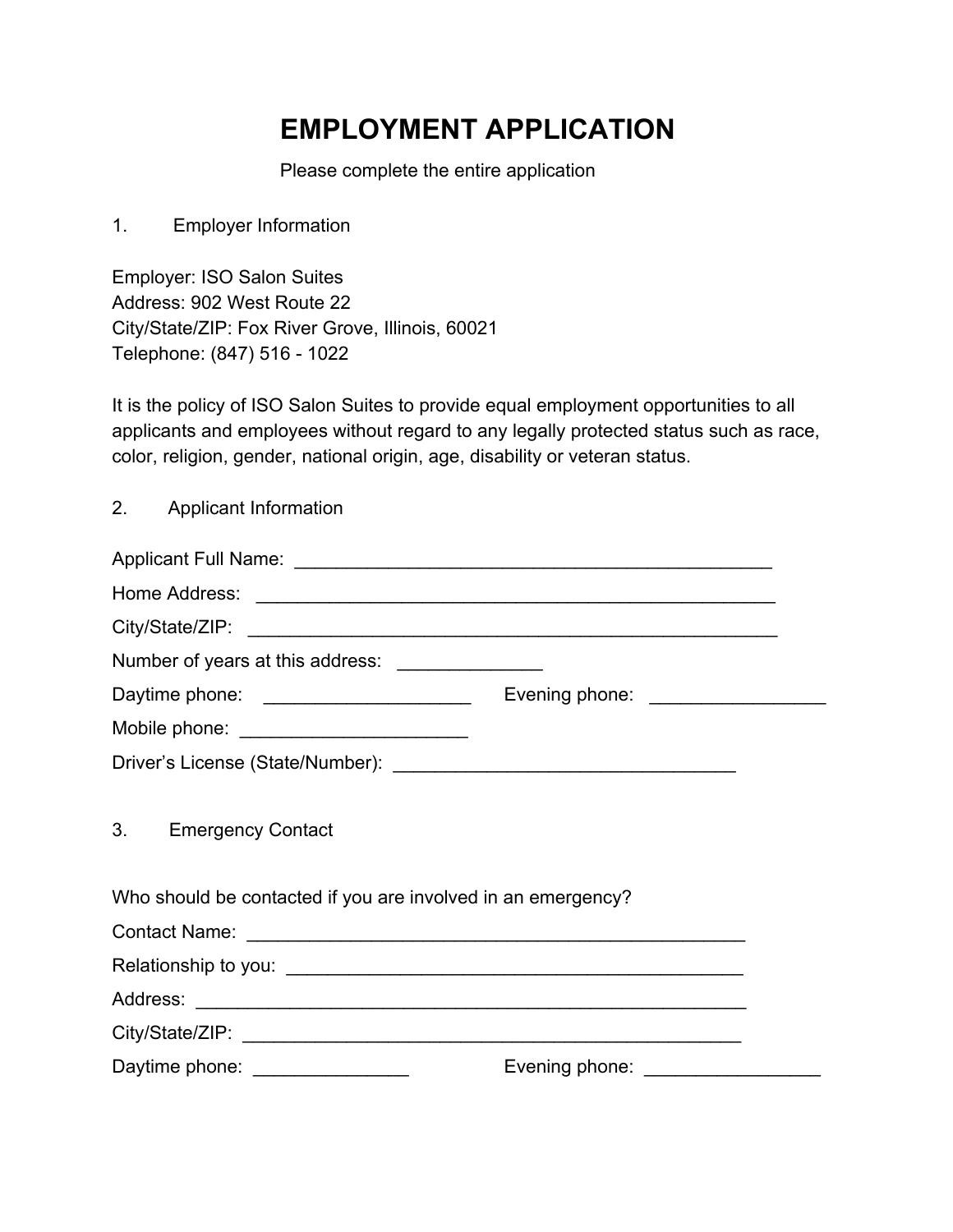| 4.                                                                                                                           |                                                                                                                                           |  |  |  |
|------------------------------------------------------------------------------------------------------------------------------|-------------------------------------------------------------------------------------------------------------------------------------------|--|--|--|
|                                                                                                                              | Full or Part Time?                                                                                                                        |  |  |  |
| 5.                                                                                                                           | Salary Desired: \$ _______________ per _______________                                                                                    |  |  |  |
| 6.                                                                                                                           |                                                                                                                                           |  |  |  |
|                                                                                                                              | Do you have any friends or relatives who work here? If yes, please list here:                                                             |  |  |  |
| 7.                                                                                                                           | Have you applied to our company previously? _______ Yes ______ No                                                                         |  |  |  |
| 8.                                                                                                                           | Are you at least 18 years old?                                                                                                            |  |  |  |
| 9.                                                                                                                           |                                                                                                                                           |  |  |  |
| 10. Are you willing to work any shift, including nights and weekends? ___ Yes ___ No<br>If no, please state any limitations: |                                                                                                                                           |  |  |  |
| 11. If you are offered employment, when would you be available to begin to work?                                             |                                                                                                                                           |  |  |  |
|                                                                                                                              | 12. If hired, are you able to submit proof that you are legally eligible for employment in<br>the United States? ________ Yes ________ No |  |  |  |
|                                                                                                                              | 13. Are you able to perform the essential functions of the job position you seek with or                                                  |  |  |  |
|                                                                                                                              | without reasonable accommodation? _________ Yes _______ No                                                                                |  |  |  |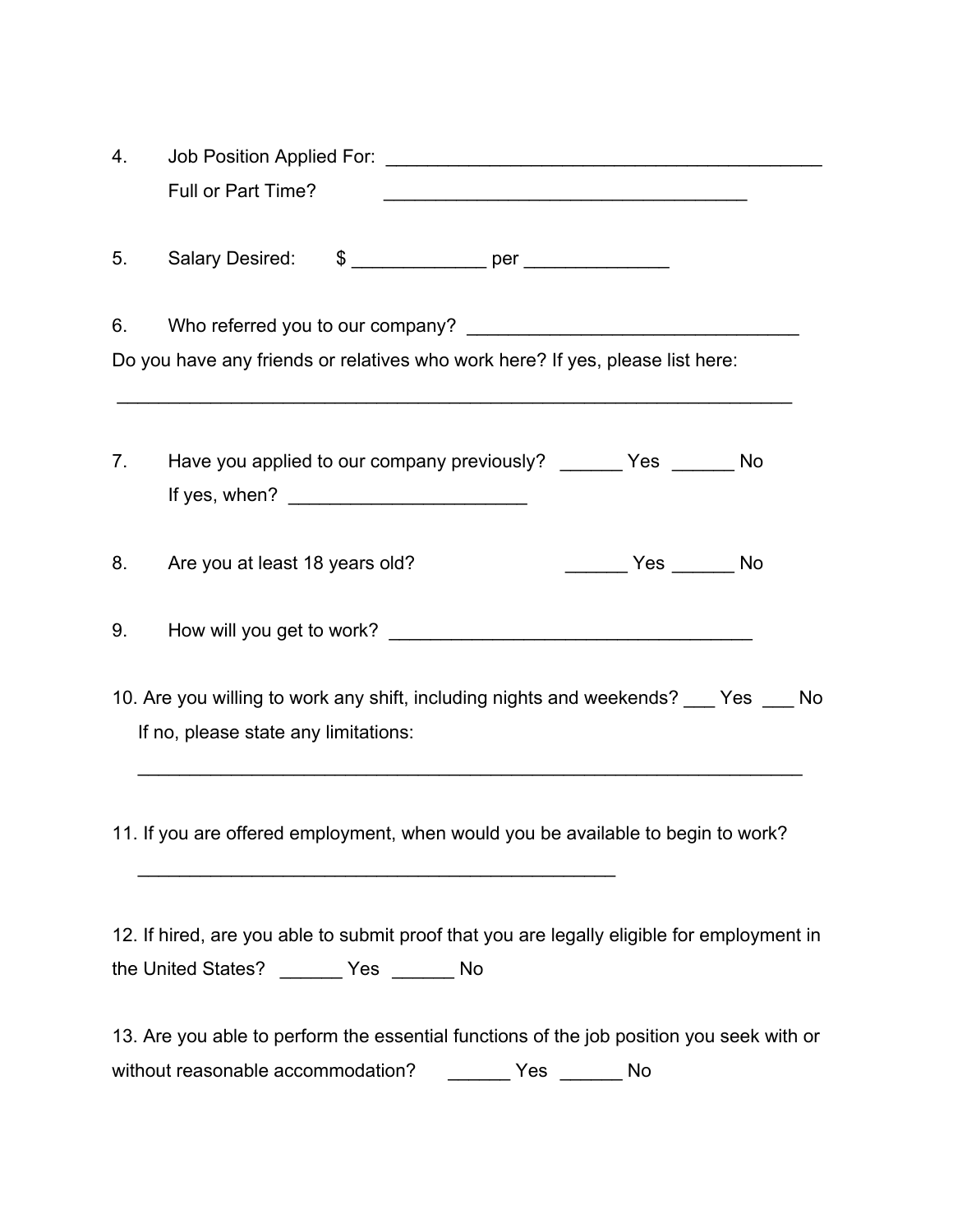#### 14. Applicant's Skills

Check those skills that you have. List any other skills that may be useful for the job you are seeking. Enter the number of years of experience, and circle the number which corresponds to your ability for each particular skill. (One represents poor ability, while five represents exceptional ability).

|                                                      |                            | Ability or |
|------------------------------------------------------|----------------------------|------------|
| <b>Skill</b>                                         | <b>Years of Experience</b> | Rating     |
| Microsoft Office Suite (Word, Excel, etc.)<br>$\Box$ |                            | 12345      |
| [] Answering telephones                              |                            | 12345      |
| Filing                                               |                            | 12345      |
| <b>Customer service</b>                              |                            | 12345      |
| [ ] Salon assisting                                  |                            | 12345      |
| [] Booking appointments                              |                            | 12345      |
| Other                                                |                            | 12345      |
|                                                      |                            | 12345      |

#### 15. Applicant Employment History

List your current or most recent employment first. Please list all jobs (including self-employment and military service) which you have held, beginning with the most recent, and list and explain any gaps in employment. If additional space is needed, continue on the back page of this application.

| <b>Supervisor Name:</b>                                                                                                                                                                                                        |  |
|--------------------------------------------------------------------------------------------------------------------------------------------------------------------------------------------------------------------------------|--|
| Address:                                                                                                                                                                                                                       |  |
|                                                                                                                                                                                                                                |  |
|                                                                                                                                                                                                                                |  |
| Reason for Leaving: Note and the set of the set of the set of the set of the set of the set of the set of the set of the set of the set of the set of the set of the set of the set of the set of the set of the set of the se |  |
| Dates of Employment (Month/Year):<br><u> 1980 - Andrea Barbara, poeta esperanto-</u>                                                                                                                                           |  |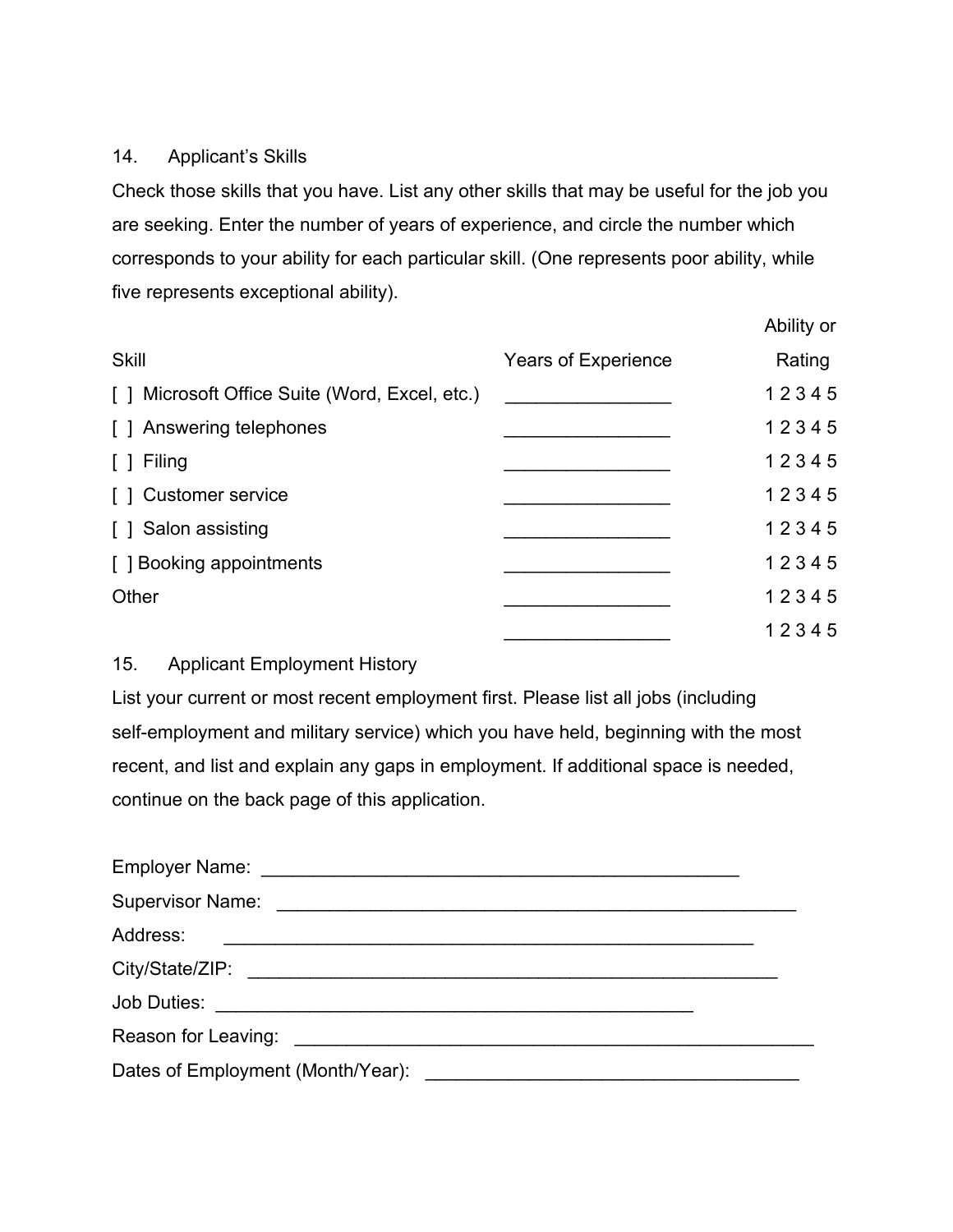| Address:<br><u> 2000 - Andrea Andrewski, amerikansk politik (d. 1982)</u>                       |
|-------------------------------------------------------------------------------------------------|
|                                                                                                 |
|                                                                                                 |
|                                                                                                 |
|                                                                                                 |
|                                                                                                 |
|                                                                                                 |
| Address:                                                                                        |
|                                                                                                 |
|                                                                                                 |
|                                                                                                 |
|                                                                                                 |
| 16.<br><b>Applicant's Education and Training</b><br><b>College/University Name and Address:</b> |
| Did you receive a degree? _______ Yes _______ No<br>If yes, degree(s) received:                 |
| High School/GED Name and Address:                                                               |
| Did you receive a degree? _______ Yes _______ No                                                |
| Other Training (graduate, technical, vocational):                                               |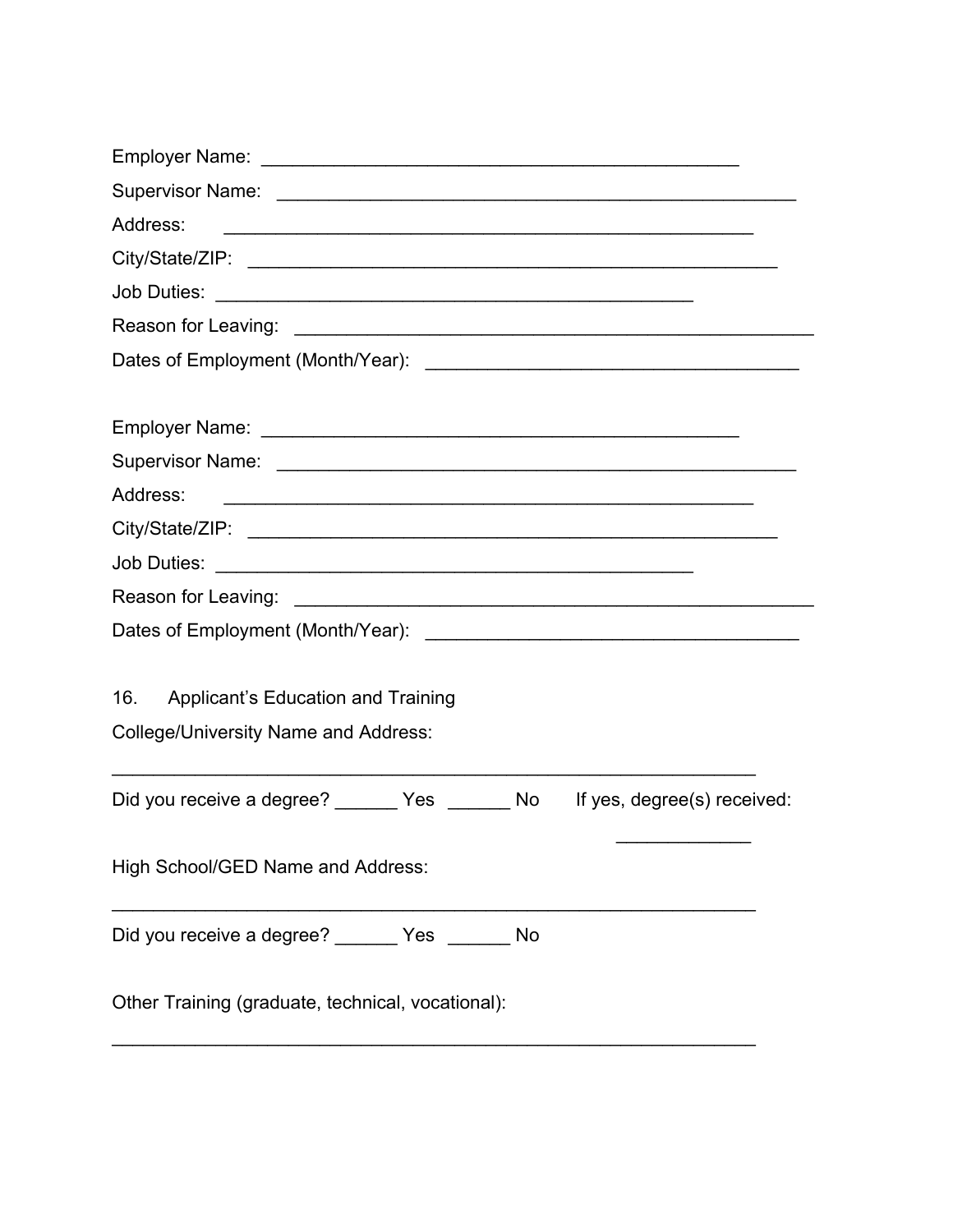Please indicate any current professional licenses or certifications that you hold:

\_\_\_\_\_\_\_\_\_\_\_\_\_\_\_\_\_\_\_\_\_\_\_\_\_\_\_\_\_\_\_\_\_\_\_\_\_\_\_\_\_\_\_\_\_\_\_\_\_\_\_\_\_\_\_\_\_\_\_\_\_\_

\_\_\_\_\_\_\_\_\_\_\_\_\_\_\_\_\_\_\_\_\_\_\_\_\_\_\_\_\_\_\_\_\_\_\_\_\_\_\_\_\_\_\_\_\_\_\_\_\_\_\_\_\_\_\_\_\_\_\_\_\_\_

Awards, Honors, Special Achievements:

#### 17. References

List any two non-relatives who would be willing to provide a reference for you.

| Name:                                                                                                                             |  |
|-----------------------------------------------------------------------------------------------------------------------------------|--|
|                                                                                                                                   |  |
|                                                                                                                                   |  |
|                                                                                                                                   |  |
|                                                                                                                                   |  |
|                                                                                                                                   |  |
|                                                                                                                                   |  |
| Address:<br><u> 1989 - Jan Barnett, mars ann an t-Amhain ann an t-Amhain ann an t-Amhain an t-Amhain an t-Amhain an t-Amhain </u> |  |
|                                                                                                                                   |  |
|                                                                                                                                   |  |
| Relationship:                                                                                                                     |  |

18. Please provide any other information that you believe should be considered, including whether you are bound by any agreement with any current employer:

\_\_\_\_\_\_\_\_\_\_\_\_\_\_\_\_\_\_\_\_\_\_\_\_\_\_\_\_\_\_\_\_\_\_\_\_\_\_\_\_\_\_\_\_\_\_\_\_\_\_\_\_\_\_\_\_\_\_\_

 $\mathcal{L}_\text{max}$  , and the contract of the contract of the contract of the contract of the contract of the contract of